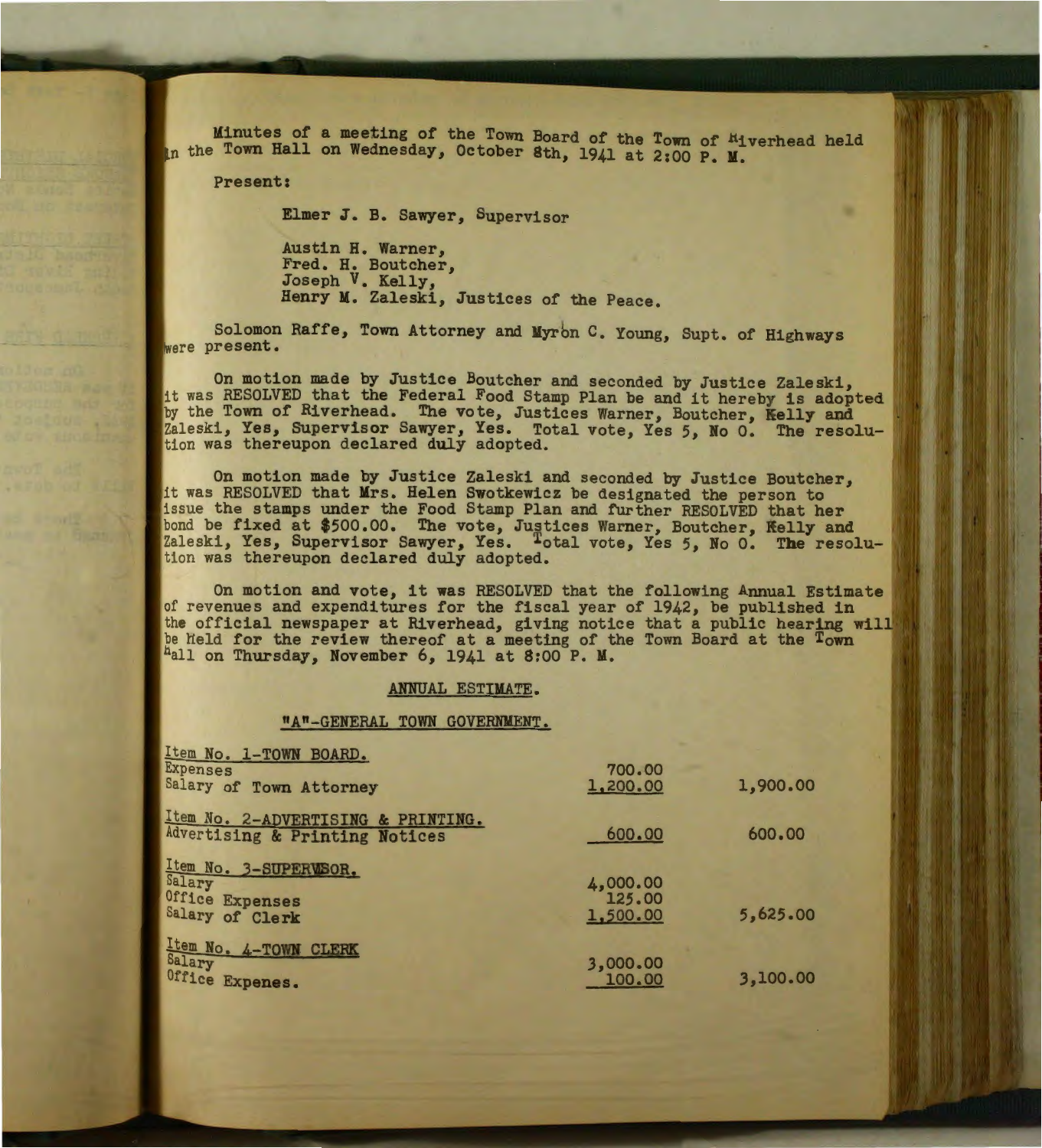page 2- Town Board Minutes of Meeting held Oct. 8th, 1941.

| Item No. 5-JUSTICES OF THE PEACE.                                                  |                    |           |
|------------------------------------------------------------------------------------|--------------------|-----------|
| Salaries-4 Justices                                                                | 7,200.00           |           |
| <b>Expenses</b>                                                                    | 500.00             | 7,700.00  |
|                                                                                    |                    |           |
| Item No. 6-ASSESSORS.<br>Salaries-3 Assessors                                      |                    |           |
| <b>Traveling Expenses</b>                                                          | 4,800.00           |           |
| Salary of Clerk                                                                    | 500.00             |           |
| Office Supplies & Main. of Addressograph                                           | 2,000.00<br>150.00 |           |
| Printing of Field Books, <sup>R</sup> olls & Notices                               | 275.00             |           |
| <b>Extra Clerk Hire</b>                                                            | 400.00             |           |
| Maps                                                                               | 200.00             | 8,325.00  |
|                                                                                    |                    |           |
| Item No. 7-RECEIVER OF TAXES.                                                      |                    |           |
| Salary                                                                             | 1,800.00           |           |
| Office Expenses                                                                    | 300.00             |           |
| Publishing Tax Notices                                                             | 145.00             |           |
| <b>Extra Clerk Hire</b>                                                            | 2,000.00           | 4,245.00  |
|                                                                                    |                    |           |
| Item No. 8-TOWN HALL.                                                              |                    |           |
| Rental, Lights, Telephone & Misc. Exp.                                             | 6,000.00           | 6,000.00  |
|                                                                                    |                    |           |
| Item No. 9-MISCELLANEOUS.                                                          |                    |           |
| Dog Warden                                                                         | 1,000.00           |           |
| Parking Space                                                                      | 800.00             |           |
| Traffic Lights & Upkeep                                                            | 750.00             |           |
| <b>Town Park Maintenance</b>                                                       | 1,000.00           |           |
| Town Share-Retirement Pystem                                                       | 1,800.00           |           |
| Peconic River Buoy Lights                                                          | 600.00             |           |
| Upkeep of Town Dump                                                                | 1,125.00<br>900.00 |           |
| Purchase of Land                                                                   | 100.00             |           |
| Binding Old Town Records<br>Peconic River Bulkhead Survey                          | 250.00             |           |
| Dredging Meeting House Creek                                                       | 5,000.00           | 13,325.00 |
|                                                                                    |                    |           |
| Item No. 10-INSURANCE AND BONDS.                                                   |                    |           |
| Insurance and Bond Premiums                                                        | 6,000.00           | 6,000.00  |
|                                                                                    |                    |           |
|                                                                                    |                    |           |
| Item No. 11-"B" POLICE PROTECTION.<br>Salaries-Regular and School Officers         | 20,000.00          |           |
| Office Supplies, Telephone, Car and                                                |                    |           |
| Miscellaneous Expenses                                                             | 3,500.00           | 23,500.00 |
|                                                                                    |                    |           |
| Item No. 12-FOREST FIRES.                                                          |                    |           |
| State Conservation Commission.                                                     | 400.00             | 400.00    |
|                                                                                    |                    |           |
| Item No. 13-"C" CONSERVATION OF HEALTH.<br>Fees to Physicians for filing birth and |                    |           |
|                                                                                    |                    | 45.00     |
| death certificates.                                                                | 45.00              |           |
|                                                                                    |                    |           |
| Item No. 14-"D" EDUCATION.<br>Salaries-2 Attendance Officers                       | 500.00             | 500.00    |
|                                                                                    |                    |           |

BetJJ 454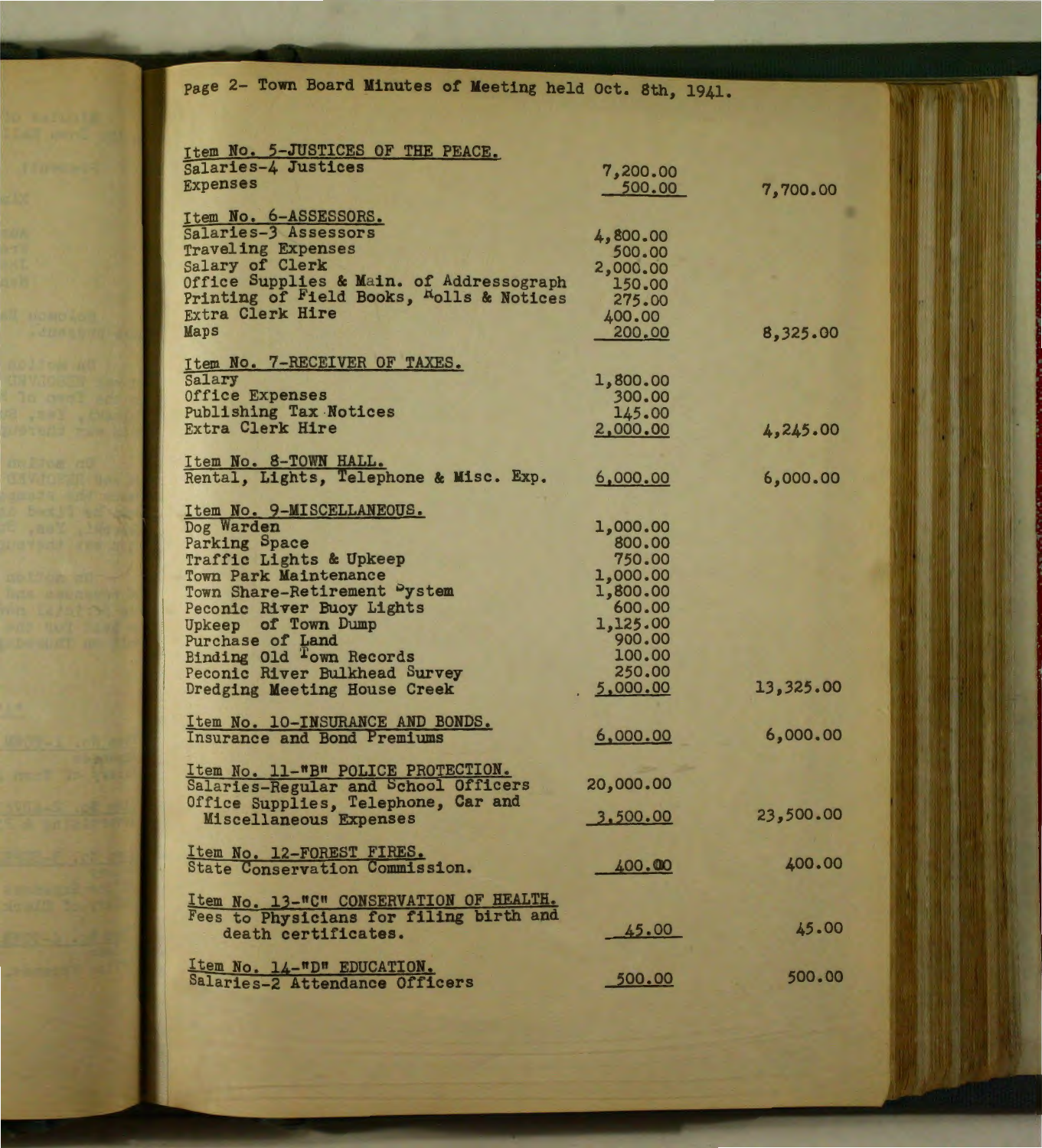| page 3- Town Board Minutes of Meeting held Oct. 8th, 1941. |                    |             |
|------------------------------------------------------------|--------------------|-------------|
| Item No. 15-"E" RECREATION.                                |                    |             |
| Memorial Day                                               | 50.00              |             |
| Post Rents                                                 | 400.00             |             |
| <b>Band Concerts</b>                                       | 500.00             |             |
| Riverhead Service Center                                   | 1,000.00           | 1,950.00    |
|                                                            |                    |             |
| Item No. 16-"F" CONTRIBUTIONS                              |                    |             |
| Suffolk County Historical Society                          | 150.00             | 150.00      |
|                                                            |                    |             |
| Item No. 17-"G" MUNICIPAL INDEBTEDNESS.                    |                    |             |
| <b>Redemption of Highway Bonds</b>                         | 15,000.00          |             |
| Redemption of Cert. of Ind. as follows:                    |                    |             |
| Snow Removal-Highway                                       | 2,000.00           |             |
| Snow Removal-Highway                                       | 4,500.00           | 21,500.00   |
|                                                            |                    |             |
| Item No. 18-"H" INTEREST ON DEBT.                          |                    |             |
| Interest on Highway Bonds                                  | 1,298.26           |             |
| Int. on Cert. of Ind. as follows:                          | 10.00              |             |
| Machinery Cert.                                            |                    |             |
| Machinery Cert.                                            | 40.00<br>20.00     |             |
| Snow Removal-Highway                                       | 67.50              | 1,435.76    |
| Snow Removal-Highway                                       |                    |             |
| Item No. 19-"I" SCHOOL DIRECTORS.                          |                    |             |
| Salaries and Expenses                                      | 10.00              | 10.00       |
|                                                            |                    |             |
| TOTAL GENERAL TOWN GOVERNMENT                              |                    | 106,310.76  |
|                                                            |                    |             |
| TOWN WELFARE ACCOUNT.                                      |                    |             |
| Home Relief-Food Shelter, Medical,                         |                    |             |
| Clothing, Etc.                                             | 6,848.00           |             |
| Non-Reimbursable Relief-Burials, Drugs, Etc.               | 300.00             |             |
| Salary Investigator                                        | 1,600.00           |             |
| Expenses of Investigator                                   | 180.00             |             |
| Salary of Clerk                                            | 1,200.00           |             |
| Salary of Stenographer                                     | 1,080.00<br>480.00 |             |
| Rental of Welfare Office                                   | 144.00             |             |
| Telephone                                                  | 150.00             | 11,982.00   |
| Office Supplies                                            |                    |             |
|                                                            |                    | \$11,982.00 |
| TOTAL TOWN WELFARE ACCOUNT.                                |                    |             |
| SPECIAL DISTRICTS.                                         |                    |             |
| ROANOKE HEIGHTS WATER DISTRICT.                            |                    |             |
| Retire Bonds Nos. 25 and 26                                | 1,500.00           |             |
| Interest on Bonds                                          | 812.50             | 2,312.50    |
|                                                            |                    |             |
| STREET LIGHTING DISTRICTS.                                 |                    |             |
| Riverhead District                                         | 8,800.00           |             |
| <b>Wading River District</b>                               | 2,150.00           |             |
| South Jamesport District                                   | 1,000.00           | 11,950.00   |
|                                                            |                    | 4,250.00    |
| RIVERHEAD FIRE PROTECTION DISTRICT.                        | 4,250.00           |             |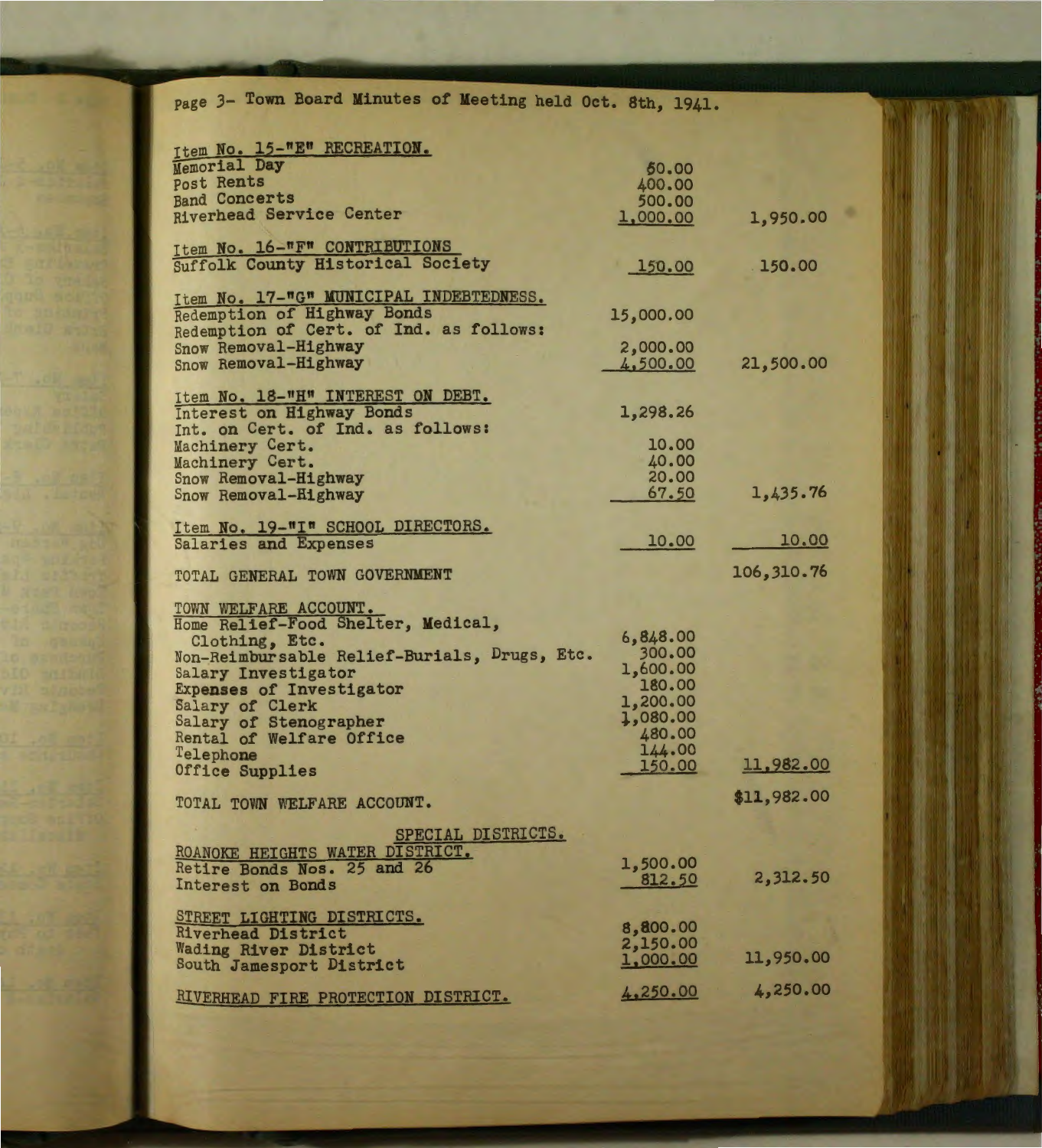| page 4- Town Board Minutes of Meeting held Oct. 8th, 1941.       |                           |                        |              |
|------------------------------------------------------------------|---------------------------|------------------------|--------------|
|                                                                  |                           |                        |              |
| RIVERHEAD FIRE DISTRICT.                                         |                           | 17,372.60              | 17,372.60    |
| SEWER DISTRICT.                                                  |                           |                        |              |
| Retirement of Bonds                                              |                           | 16,000.00              |              |
| Interest on Bonds<br>Sewer District Maintenance                  |                           | 7,722.00               |              |
|                                                                  |                           | 13,545.00              | 37,267.00    |
| RIVERHEAD WATER DISTRICT.                                        |                           |                        |              |
| <b>Estimated Receipts</b><br><b>Estimated Disbursements</b>      | \$22,750.00               |                        |              |
|                                                                  | 20,950.00                 |                        |              |
| SCHOOL DISTRICTS.                                                |                           |                        |              |
| Wading River School District<br>M<br>Manorville<br>π             | #1                        | 6,379.13               |              |
| Ħ<br>$\mathbf{u}$<br><b>Baiting Hollow</b>                       | 2                         | 2,500.00<br>7,500.00   |              |
| Ħ<br>$\blacksquare$<br>Calverton                                 |                           | II,804.00              |              |
| Ħ<br>$\mathbf{u}$<br>Riverhead<br>Ħ<br>π                         |                           | 110, 348.22            |              |
| Aquebogue<br>M<br>$\mathbf{u}$<br><b>Jamesport</b>               | 34589                     | 16,850.00<br>13,615.00 |              |
| $\mathbf{H}$<br>Sound Avenue<br>Ħ                                | 10                        | 9,000.00               |              |
| $\mathbf{H}$<br>n<br>Roanoke<br>$\mathbf{u}$                     | 11                        | 5,500.00               |              |
| Ħ<br>Baiting Hollow<br>Ħ<br>$\mathbf{H}$<br>Wildwood             | 12<br>13                  | 2,500.00<br>2,400.00   |              |
| $\mathbf{r}$<br>$\mathbf{H}$<br>Southold-Laurel                  | 11                        | 1,726.89               |              |
| n<br>$\mathbf{H}$<br>Brookhaven                                  | 31                        | 43.92                  | 190, 167. 16 |
| TOTAL SPECIAL DISTRICTS                                          |                           |                        | \$263,319.26 |
|                                                                  | <b>HIGHWAY DEPARTMENT</b> |                        |              |
| Item No. 1 -GENERAL REPAIRS.                                     |                           |                        |              |
| Road 011                                                         |                           | 18,000.00              |              |
| Labor, Including Foremen                                         |                           | 35,000.00<br>3,500.00  |              |
| Cold and Hot Patch<br>Gasoline, Oil and Grease                   |                           | 4,500.00               |              |
| Truck and Machinery Hire                                         |                           | 1,000.00               |              |
| Sand and Gravel                                                  |                           | 2,000.00<br>500.00     |              |
| Miscellaneous<br>Cleaning Streets                                |                           | 2,600.00               | 67,100.00    |
|                                                                  |                           |                        |              |
| Item No. 2-BRIDGE.<br><b>Bridge Repairs</b>                      |                           | 500.00                 | 500.00       |
|                                                                  |                           |                        |              |
| <u>Item No. 3-MACHINERY</u>                                      |                           |                        |              |
| Repairs, Upkeep & New Machinery,<br>Small Equipment, Tools, Etc. |                           | 10,000.00              |              |
| Cert. of Ind.-Motor Grader                                       |                           | 2,000.00               |              |
| Show Plow for Walters Truck                                      |                           | 500.00                 | 12,500.00    |
|                                                                  |                           |                        |              |

I

第一